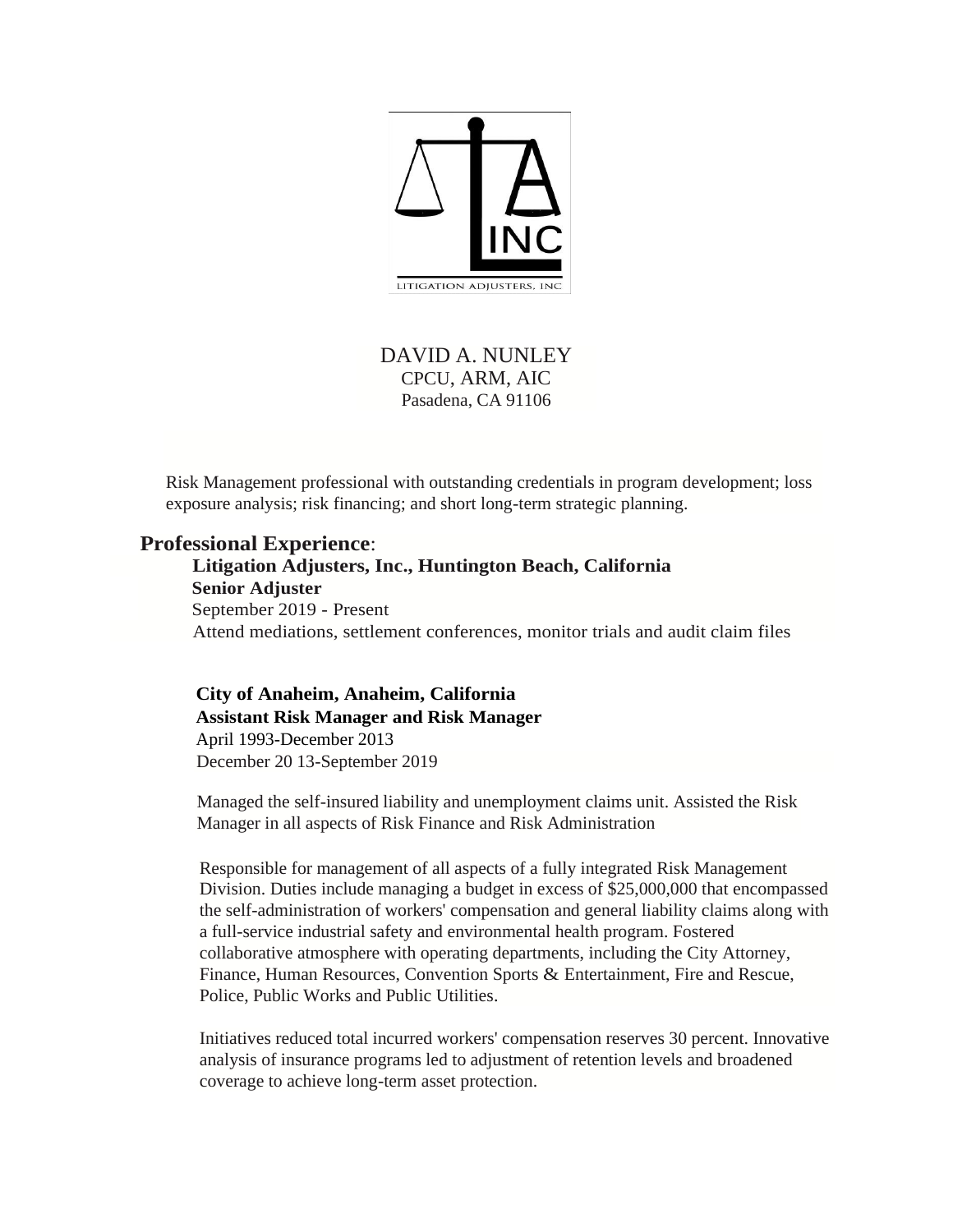**US Rentals Inc., Riverside, California Claims and Loss Control Analyst and Assistant Risk Manager** December 1988-December 1989 December 1991-March 1993

Investigated and adjusted self-insured claims and supervised litigation. Developed loss control programs and performed filed inspections at operational branches. Managed the self-insured liability, workers' compensation, automobile, employee benefit, and property programs.

Responsible for appropriate placement of insurance in the North American and London insurance markets; claims and litigation management; and supervision of outsourced services. Led the effort to transition to self-insured status for workers' compensation in California and a non-subscriber to the Texas Workers' Compensation Act. These efforts resulted in first year savings of over 50% and 75% respectively.

**Arnica Mutual Insurance Company Glen Rock, New Jersey; Orange, California Senior Claims Adjuster**  June 1985-December 1988

Investigated and adjusted automobile and homeowner claims. Supervised independent adjusters, field and internal staff. Served as a member of catastrophe claims team.

**Education: University of Maine, Orono, Maine**  B. A. Economics (1985)

Postgraduate work studying captive insurance management, London (1991)

### **Professional Designations:**

**Insurance Institute of America**  Associate in Risk Management (ARM) Associate in Claims (AIC) Chartered Property Casualty Underwriter (CPCU)

#### **Expert Witness:**

I am a qualified expert in the field of risk management and have testified in Los Angeles County Superior Court.